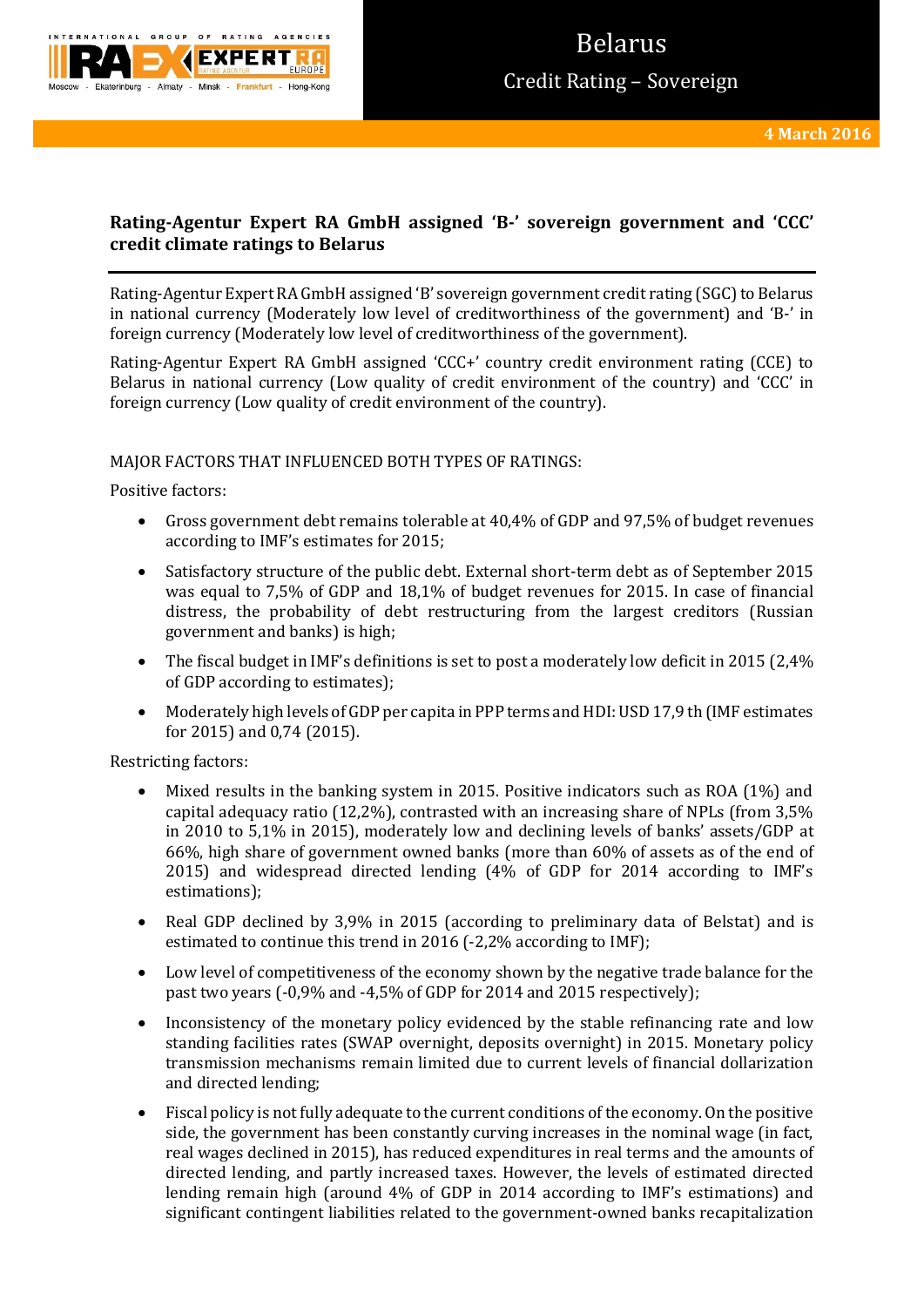

remain in place;

Low level of credibility on the government's plans of privatization.

Negative factors:

- Inflation is projected to be as high as 16,9% in 2015 (according to IMF's estimates) and even though it was very volatile in the period between 2010 and 2013, it has been less volatile since then;
- The 7,4% yield on the 7Y sovereign Eurobonds demonstrates a general perception of moderately high risk on Belarus debt. Nonetheless, the bond has been trading at a premium since October of 2015, which reflects an improvement on the market's risk sentiment;
- Underdeveloped stock and bond markets, with as low as 67 companies and 179 bonds listed as of the end of 2014.

Stress factors:

- Negative spill-over effects from the economic slowdown in Russia combined with high dependence from this government as a creditor (the Russian government and Russian banks provided 72% of external funds obtained by the Belarussian government in 2015) (weak stress-factor);
- Elevated and rising financial dollarization of the economy with the share of FX loans and deposits equal to 57,1% and 74,3% of total loans and deposits respectively (weak stressfactor).

Currency risks:

- Risky and volatile local currency: BYR depreciated against USD by almost 100% over the past year following the RUB;
- Foreign exchange reserves have been declining over the last two years and reached a level of USD 4,2 bn as of December 2015, that is equal to 20,2% of the total government debt (IMF forecast) and 18% of external public and publicly guaranteed private sector debt for 2015;
- Significant dependence on imported goods with imports/GDP at 63,7% in 2015;
- Main restrictions to operate in foreign currency were eased, but remain in place for some internal transactions.

ADDITIONAL FACTORS THAT INFLUENCED CCE RATINGS:

Negative factors:

- High and volatile real interest rates over the past six years: figures have been affected by inflation;
- Limited amount of financial instruments on the financial market combined with poor performance of the bond index over the last three years.

Restricting factors:

Moderately high spread between rates on credits and deposits (11,3 p.p. for 2015).

Positive factors:

Low levels of private sector debt/GDP (56,2% in 2014).

## SENSITIVITY ASSESSMENT:

The following developments could lead to an upgrade:

- Successful implementation and results of de-dollarization policies;
- Continuous and sustainable decline of inflation levels;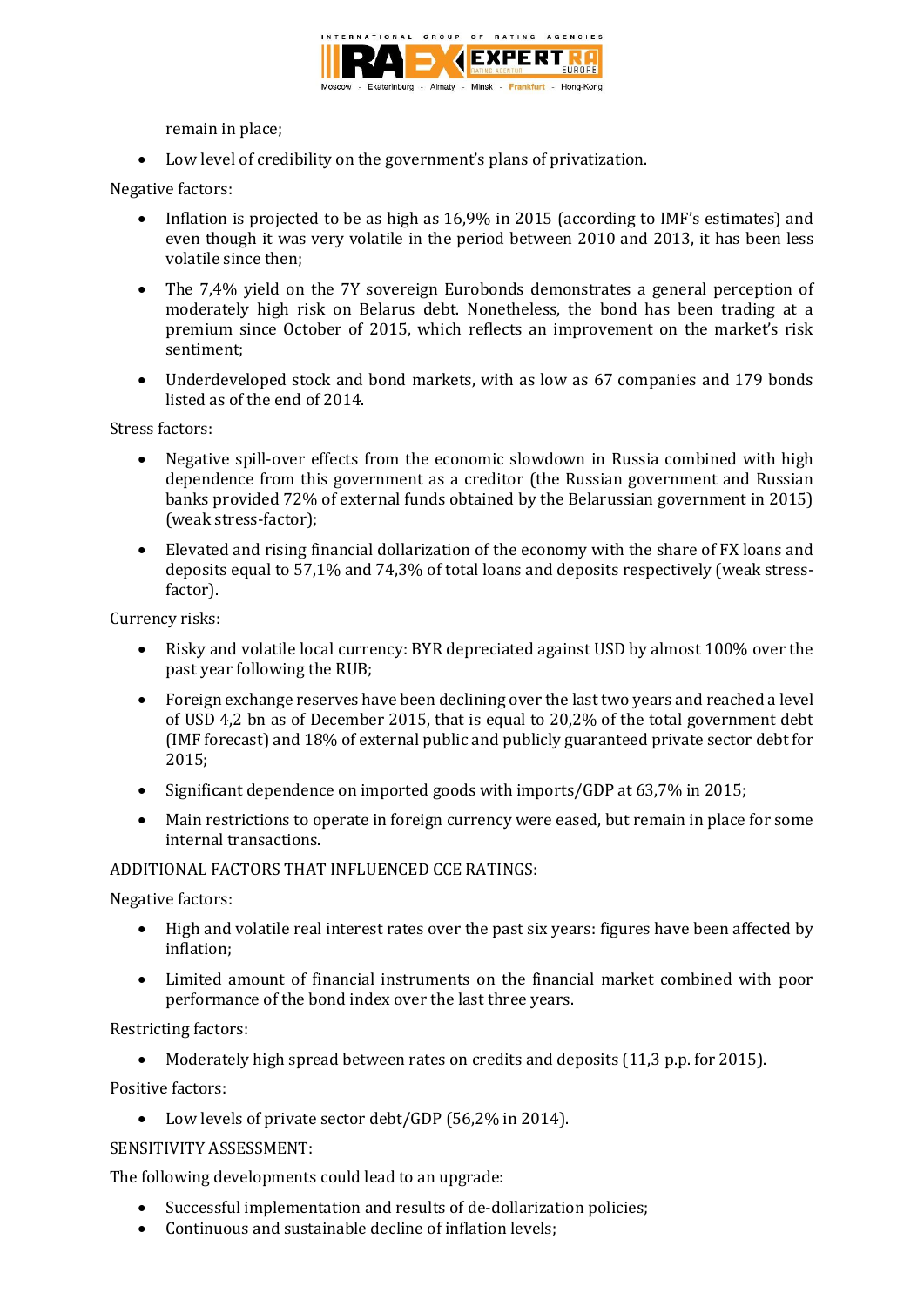

 Follow through of the government's intentions to privatize state-owned assets and reduce the volume of directed lending;

The following developments could lead to a downgrade:

- Materialization of risks related to the current financial position of the largest creditors that can lead to the lack of external financial support;
- Deterioration of the fiscal and debt position of the government due to continuous slowdown in the economy and materialization of contingent risks from the banking system;
- Deterioration of the main banking metrics caused by further slowdown of real GDP and economic spillovers.

"The ratings of Belarus are constrained by the current macroeconomic stance, which was deteriorated by the negative spill-over effects from the slowdown in the Russian economy. Furthermore, the structural problems of the Belarussian economy, substantial levels of financial dollarization and high and volatile inflation, also contributed negatively to the country's creditworthiness.

Lower ratings in foreign currency were motivated by marginal and declining foreign exchange reserves, dynamic of national currency, significant dependence on imported goods and remaining restrictions on FX transactions.

The assigned ratings reflected tolerable debt levels, moderately low fiscal deficit, high levels of GDP per capita and HDI. In addition, the maturity structure of public debt as well as the structure of main creditors affected the ratings in a positive way." – clarified Vladimir Gorchakov, Lead expert of Rating-Agentur Expert RA GmbH.

Responsible expert: Vladimir Gorchakov, Lead expert of Rating-Agentur Expert RA GmbH

Reviewer: Hector Alvarez, Expert of Rating-Agentur Expert RA GmbH

Research report on Belarus is available at:

[http://raexpert.eu/reports/Research\\_report\\_Belarus\\_04.03.2016.pdf](http://raexpert.eu/reports/Research_report_Belarus_04.03.2016.pdf)

Next scheduled rating publication: 5 August 2016. The full sovereign rating calendar can be found at [http://raexpert.eu/sovereign.php#conf-tab-5.](http://raexpert.eu/sovereign.php#conf-tab-5)

For further information contact:

**Rating-Agentur Expert RA GmbH** Walter-Kolb-Strasse 9-11, 60594 Frankfurt am Main, Germany +49 (69) 3085-45-00 E-mail[: info@raexpert.eu](mailto:info@raexpert.eu) [www.raexpert.eu](http://raexpert.eu/)